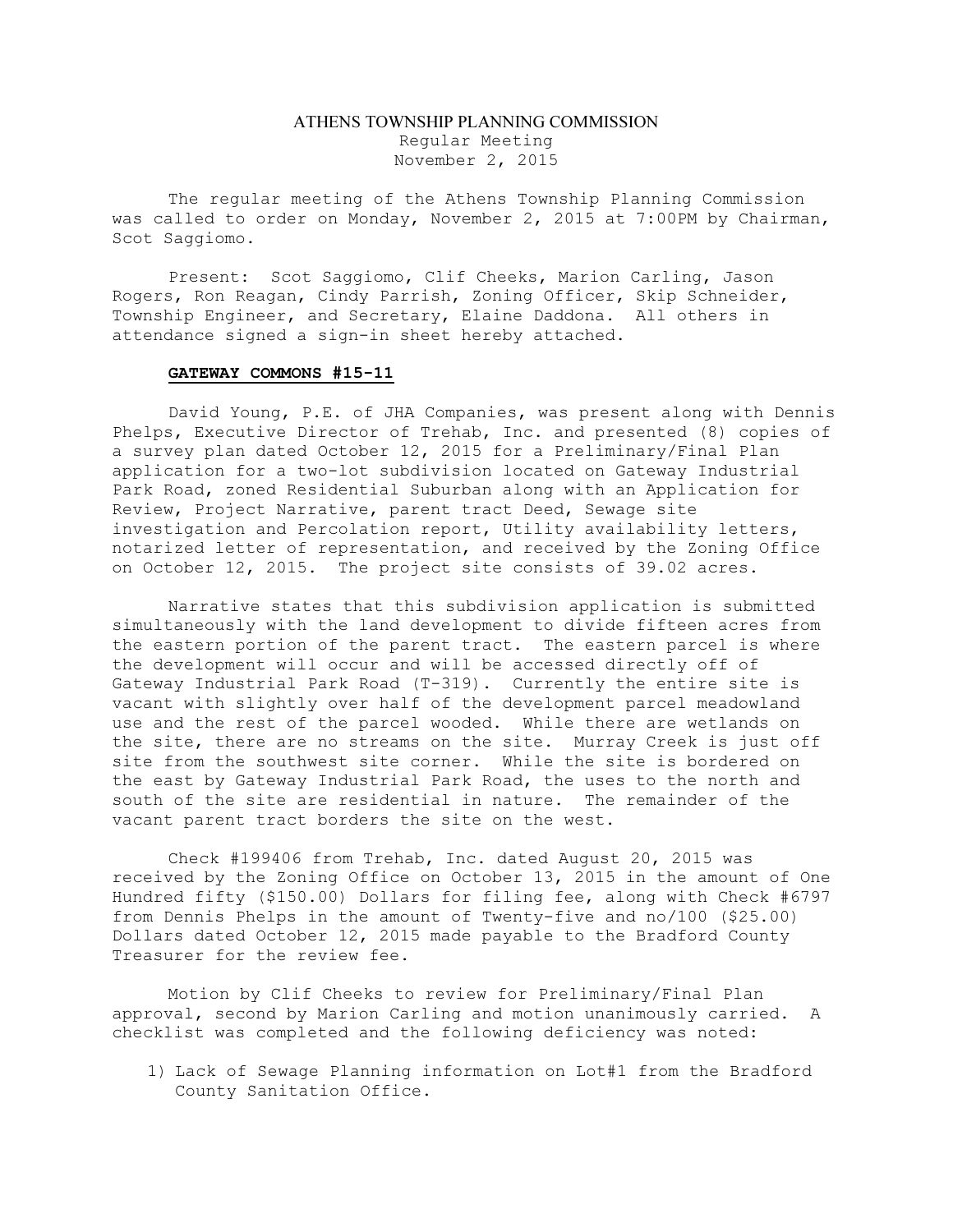Motion by Ron Reagan, second by Clif Cheeks, to recommend approval of the Preliminary/Final Plan to the Supervisors at their meeting to be held on November 18, 2015 at 7:00PM, contingent on resolution of the deficiency, and motion unanimously carried.

## GATEWAY COMMONS (TREHAB, INC.) #15-12

Dave Young, P.E. of JHA Companies, was present along with Dennis Phelps, Executive Director of Trehab, Inc. and presented (8) copies of of a Site Plan dated October 12, 2015 for a Preliminary Land Development application located on Gateway Industrial Park Road, zoned Residential Suburban along with an Application for Review, Project Narrative, Project site Deed, NPDES cover letter and application, E&S Sediment Control Report, Post Construction Storm water Management Report, Project Cost estimate, Project Schedule, Notarized letter of representation, utility "Will Serve" letters, Road Occupancy Permit Application, Sewage documentation, and Wetlands report received by the Zoning Office on October 12, 2015.

Project Narrative states that the project is being developed by Trehab with forty townhouse units in ten buildings and a separate community building. Townhouses are classified as single-family attached dwelling structures (SFDS) in the Township Zoning Ordinance. An SFADS development is classified as a Conditional Use in the RS District according to the Zoning Ordinance Section 303. The conditional use for the site was approved on September 16, 2015 by the Athens Township Supervisors.

Trehab is the developer of the project site, however, the legal owner of the development parcel is the Endless Mountains Community Development Corporation, Inc. This corporation is a subsidiary of Trehab.

The project site will connect to the gas, electric, water and sewer systems that front the site on Gateway Industrial Park Road. The storm water management for the site will be handled through the installation of storm water infiltration trenchesbio-retention cells and a detention basin. Solid waste generated at the site will be collected in a dumpster in the southeast corner of the site and picked up by a local contractor. It will be served by three private roads and have 90 parking spaces, according to Dave Young of JHA Companies.

Amenities at the site will include a sidewalk system that will create an effective walking trail for residents, a pavilion that overlooks the woods and wetlands on the site, and a playground/recreation area.

The complex consists of ten (10) townhouse buildings, each containing between three and five units. The one, two and threebedroom units will have no age or income restrictions. Four of the units would be equipped for handicapped tenants.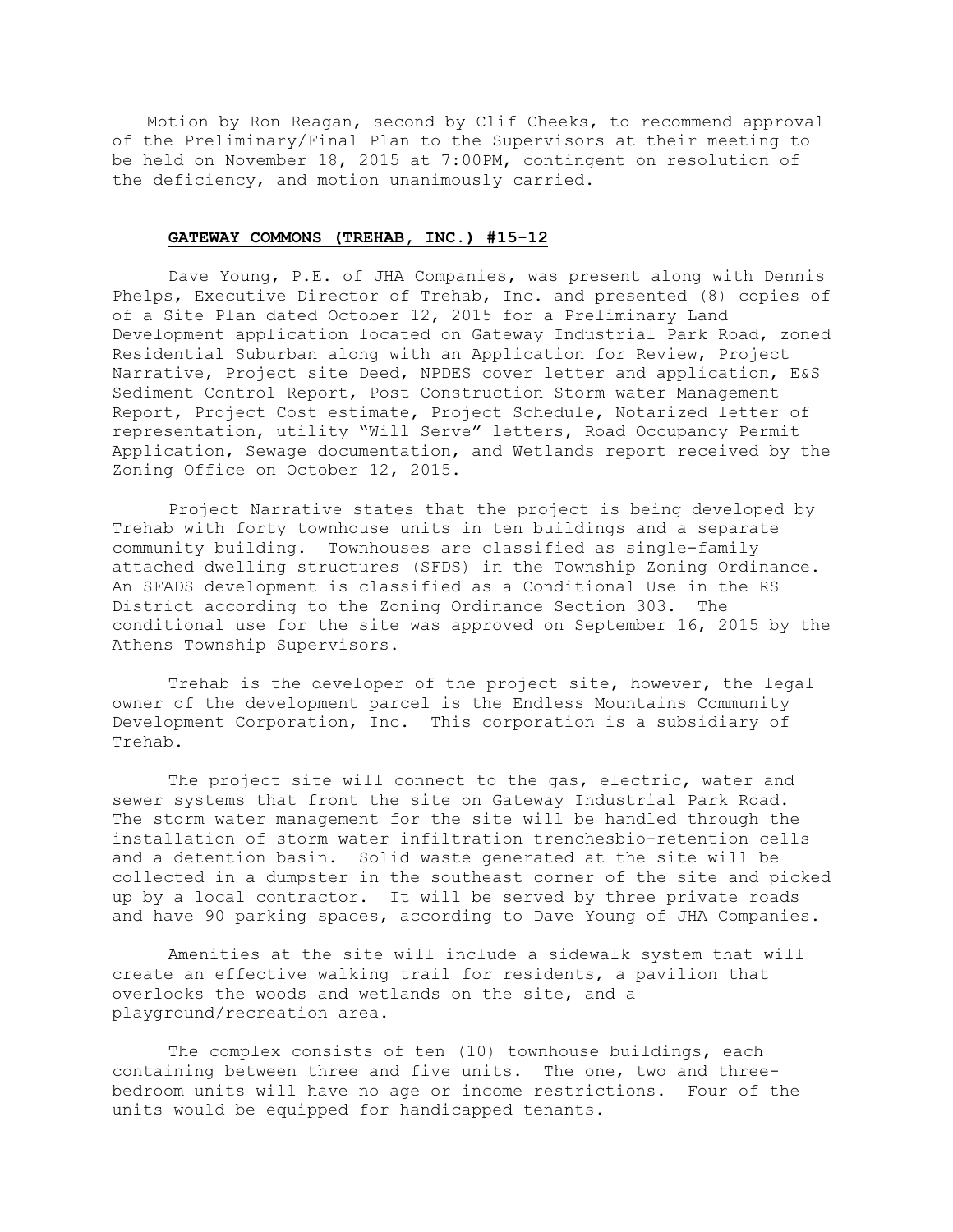The non-profit housing development agency is funding the \$11 million project partially through a private investor according to Dennis Phelps, Executive Director of Trehab, Inc. The project has also received tax credits and loans from the State's housing finance authority.

Check #199404 of Trehab, Inc. dated August 20, 2105 in the amount of One Thousand Two Hundred and no/100 (\$1,200.00) Dollars for filing fee was received by the Zoning Office on October 13, 2015 along with Check #199405 in the amount of Five Thousand and no/100 Dollars for the Engineer review fee and Check #199409 in the amount of Twenty-five (\$25.00) Dollars made payable to the Bradford County Treasurer for the review fee.

Skip Schneider of CEI Engineers, Athens Township Review Engineer, was present and reviewed his letter of comments to the Land Development application with Dave Young of JHA Companies, a copy is hereby attached. Discussion followed with the Planning Commission which included questions and concerns of Mel and Sue Fahnestock who live north of the development and their parcel contains a three-acre pond. They were concerned that the tenants, particularly children, who might wander onto their property in the area of the pond and stated they had previously had experiences with other nearby neighbors accessing the pond. Dennis Phelps of Trehab explained that the development would employ an on-site Manager to address any problems such as uninvited access to the pond and also stated they would be installing a six-foot high stockade fence. Mr. Fahnestock wanted some sort of guarantee from the applicant that they would take care of this issue and their concerns, and Mr. Phelps stated that they would do all they could to see that their concerns were handled.

Bob Birks, Athens Township Fire Chief, was present and stated that he wants to be involved in the final location of the fire hydrants and wanted them in a different location than that which appeared on the plan submitted.

Mr. Phelps stated that the development Manager would be on site five days a week, that there would be a contract for snow removal and a maintenance person to take care of the grounds. He was asked about the hours of operation for the Community Center, and he stated that the Center was for the tenant's use and there would be no set timetable for use by the tenants. There would be no lighting on the playground, and lighting would be shown on the front and rear of the buildings.

The Planning Commission set the date of Monday, November 16, 2015 for Dave Young of JHA Companies to return the revised plans for a formal review and recommendation at the December meeting.

## SAYRE HEALTH CARE CENTER, PHASE II FINAL PLAN #14-6